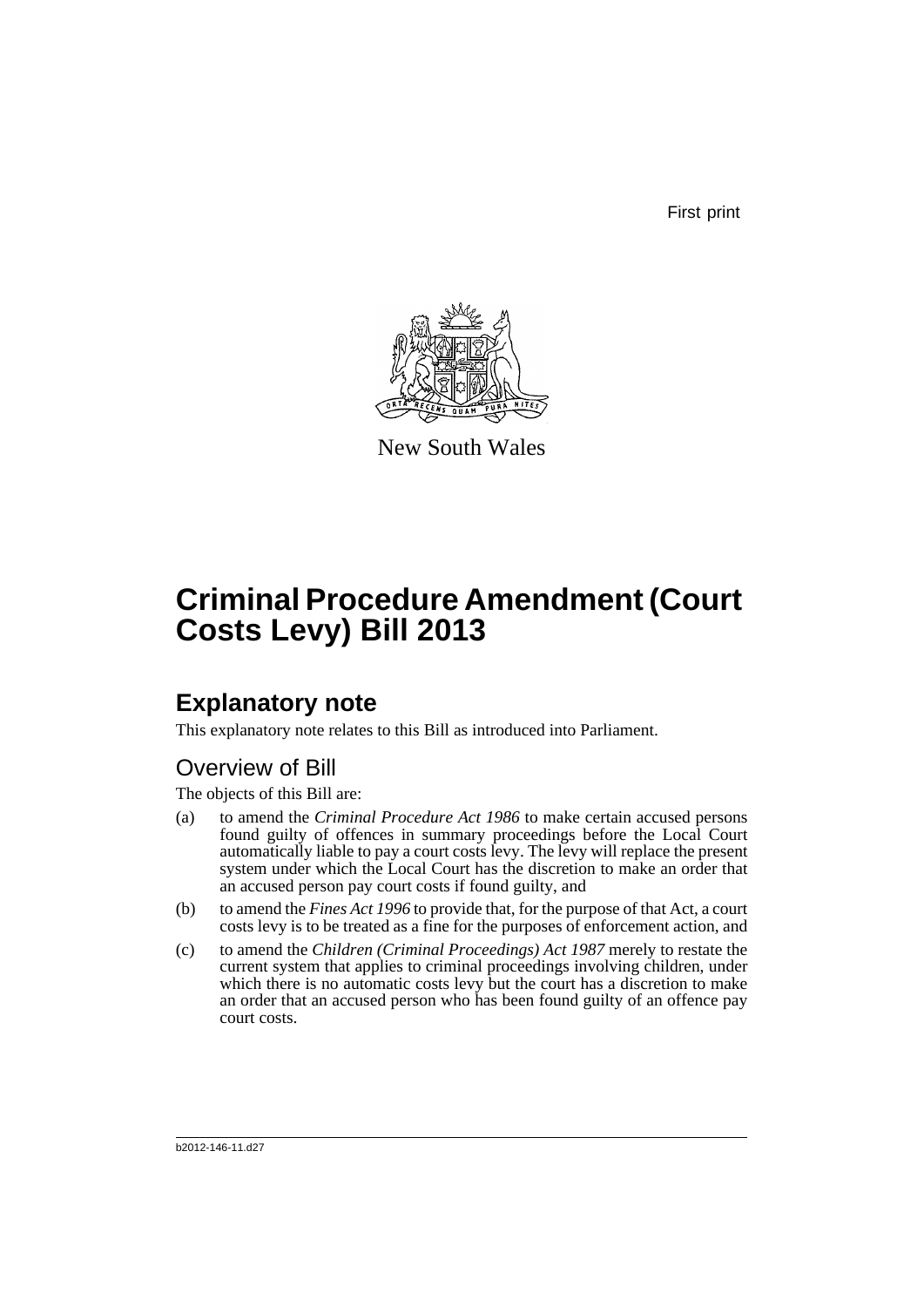Explanatory note

### Outline of provisions

**Clause 1** sets out the name (also called the short title) of the proposed Act.

**Clause 2** provides for the commencement of the proposed Act on a day or days to be appointed by proclamation.

### **Schedule 1 Amendment of Criminal Procedure Act 1986 No 209**

**Schedule 1 [1]** inserts a new section in the provisions of the *Criminal Procedure Act 1986* that deal with the awarding of costs in summary proceedings before the Local Court (including proceedings for indictable offences that are being dealt with summarily).

The proposed section provides for the imposition of a court costs levy (which is in addition to any pecuniary penalty) on persons dealt with in summary proceedings before the Local Court who are either convicted or are found guilty and made the subject of an order under section 10 of the Crimes (Sentencing Procedure) Act 1999. The levy is to attach to each conviction or order and is to be of an amount prescribed by the regulations.

The court costs levy does not attach to the following convictions or orders:

- (a) convictions resulting in a sentence of imprisonment (unless the sentence is a suspended sentence),
- (b) orders under section 10 (1) (a) of the *Crimes (Sentencing Procedure) Act 1999* (where a court finds a person guilty of an offence, but directs that the charge be dismissed) where the offence is not punishable by imprisonment,
- (c) findings of guilt recorded in the Local Court subsequent to the making of an order under Division 4 of Part 3 of the *Children (Criminal Proceedings) Act 1987* in relation to a traffic offence (where the offence is dealt with by the Local Court by virtue of section 210 of the *Criminal Procedure Act 1986*),
- (d) convictions, or orders under section 10 of the *Crimes (Sentencing Procedure) Act 1999*, recorded in the Drug Court,
- (e) convictions or orders that the regulations exempt from liability to pay the levy.

In addition, a person who is under the age of 18 years is not liable to pay the court costs levy in respect of a conviction or order imposed by the Local Court if the Court directs that the person is exempt from the levy.

**Schedule 1 [2]** omits existing provisions about a court's discretion to make orders requiring an accused person to pay court costs as a consequence of the fact that the automatic court costs levy will replace discretionary orders relating to court costs (for courts other than the Children's Court). The existing provisions about the making of orders for professional costs are unaffected by the amendment.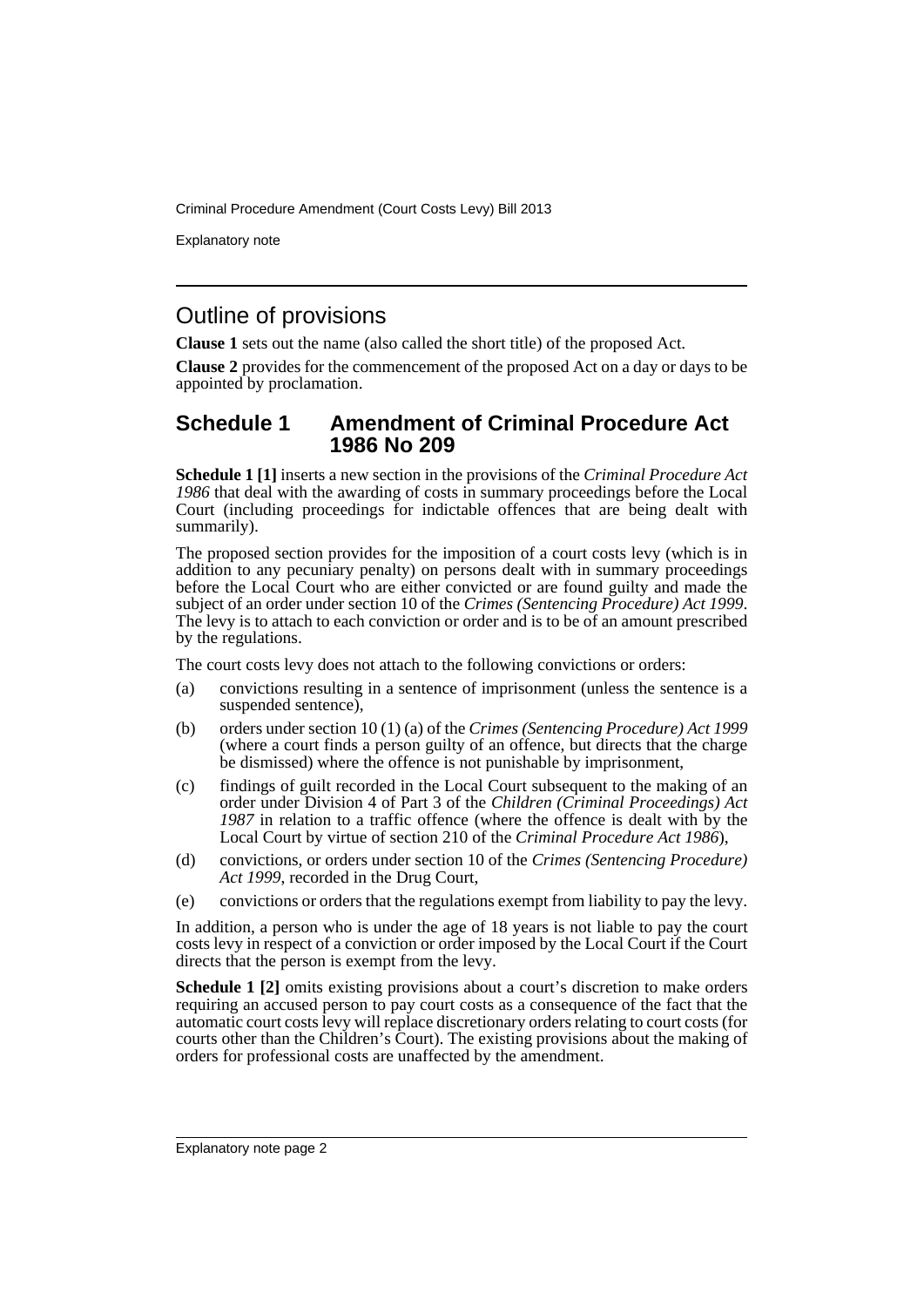Explanatory note

**Schedule 1 [3] and [4]** make it clear that an existing provision about the award of professional costs to the prosecutor applies not only to convictions but extends to circumstances where an accused person is found guilty of an offence and an order is made under Division 4 of Part 3 of the *Children (Criminal Proceedings) Act 1987*.

**Schedule 1 [5]** provides for the making of savings and transitional provisions consequent on the proposed amendments to the *Criminal Procedure Act 1986*.

**Schedule 1 [6]** provides that the amendments made by Schedule 1 extend to proceedings commenced but not finally determined immediately before the commencement of the amendments.

### **Schedule 2 Consequential amendment of other Acts**

#### **Amendment of Children (Criminal Proceedings) Act 1987 No 55**

**Schedule 2.1 [1]** amends the *Children (Criminal Proceedings) Act 1987* to provide that the court costs levy being created by the amendments to the *Criminal Procedure Act 1986* does not apply to criminal proceedings before the Children's Court.

**Schedule 2.1 [2]** provides that the Children's Court may, at the end of summary proceedings in which an accused person is found guilty of an offence, order that the person pay court costs in addition to any pecuniary penalty imposed in respect of the same offence (so that the Children's Court can retain its existing discretion to do so). **Schedule 2.1 [3] and [4]** make savings and transitional provisions.

### **Amendment of Fines Act 1996 No 99**

**Schedule 2.2** amends the *Fines Act 1996* to provide that, for the purposes of that Act, a court costs levy is to be treated as a fine imposed by the court by which the person liable to pay the levy was convicted or found guilty. This will allow enforcement action to be taken under that Act, including allowing the person liable to pay the court costs levy to access a range of alternative payment options available under that Act.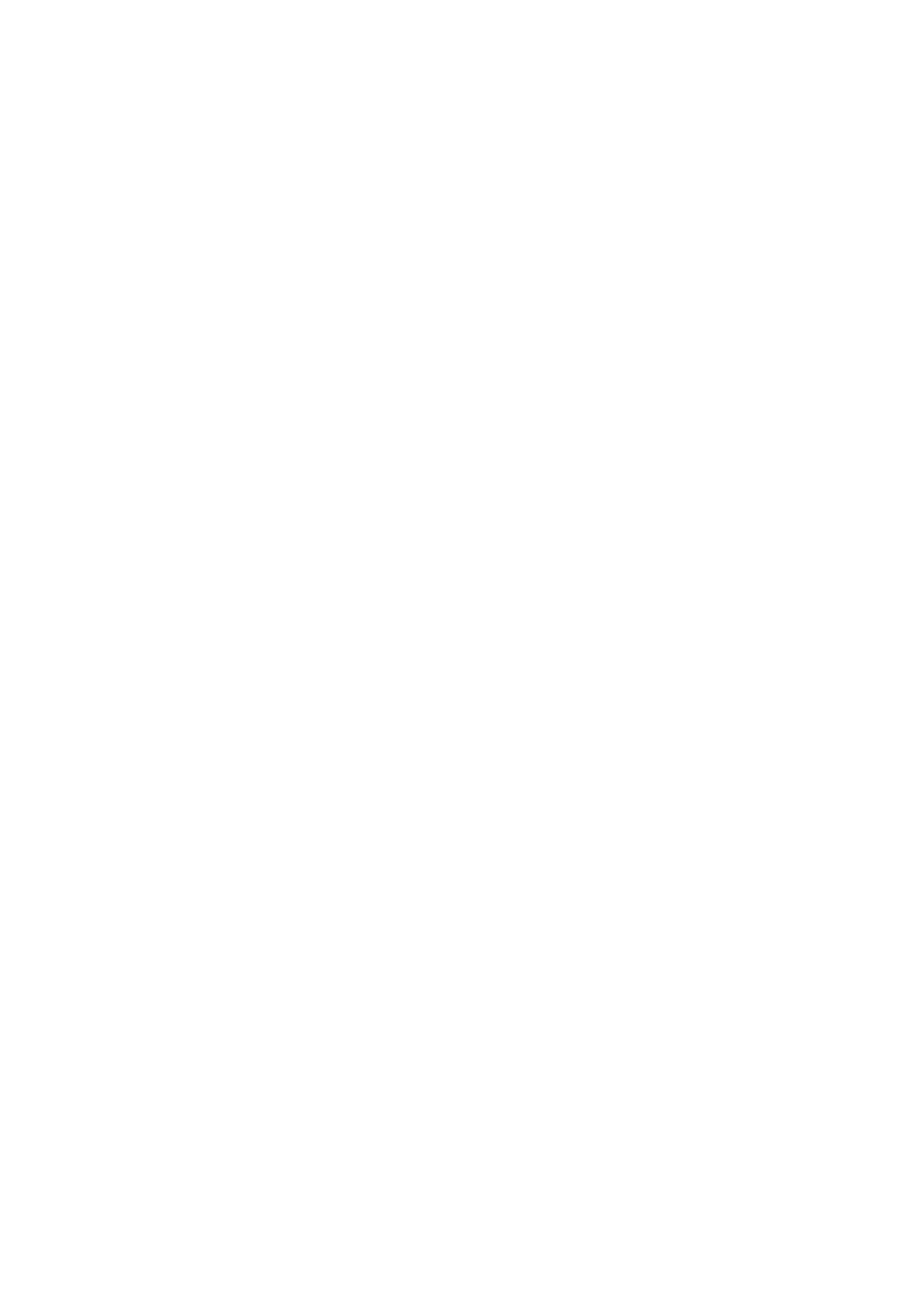First print



New South Wales

# **Criminal Procedure Amendment (Court Costs Levy) Bill 2013**

# **Contents**

|   |                                                            | Page |
|---|------------------------------------------------------------|------|
| 1 | Name of Act                                                |      |
|   | 2 Commencement                                             | 2    |
|   | Schedule 1 Amendment of Criminal Procedure Act 1986 No 209 | 3    |
|   | Schedule 2 Consequential amendment of other Acts           | 6.   |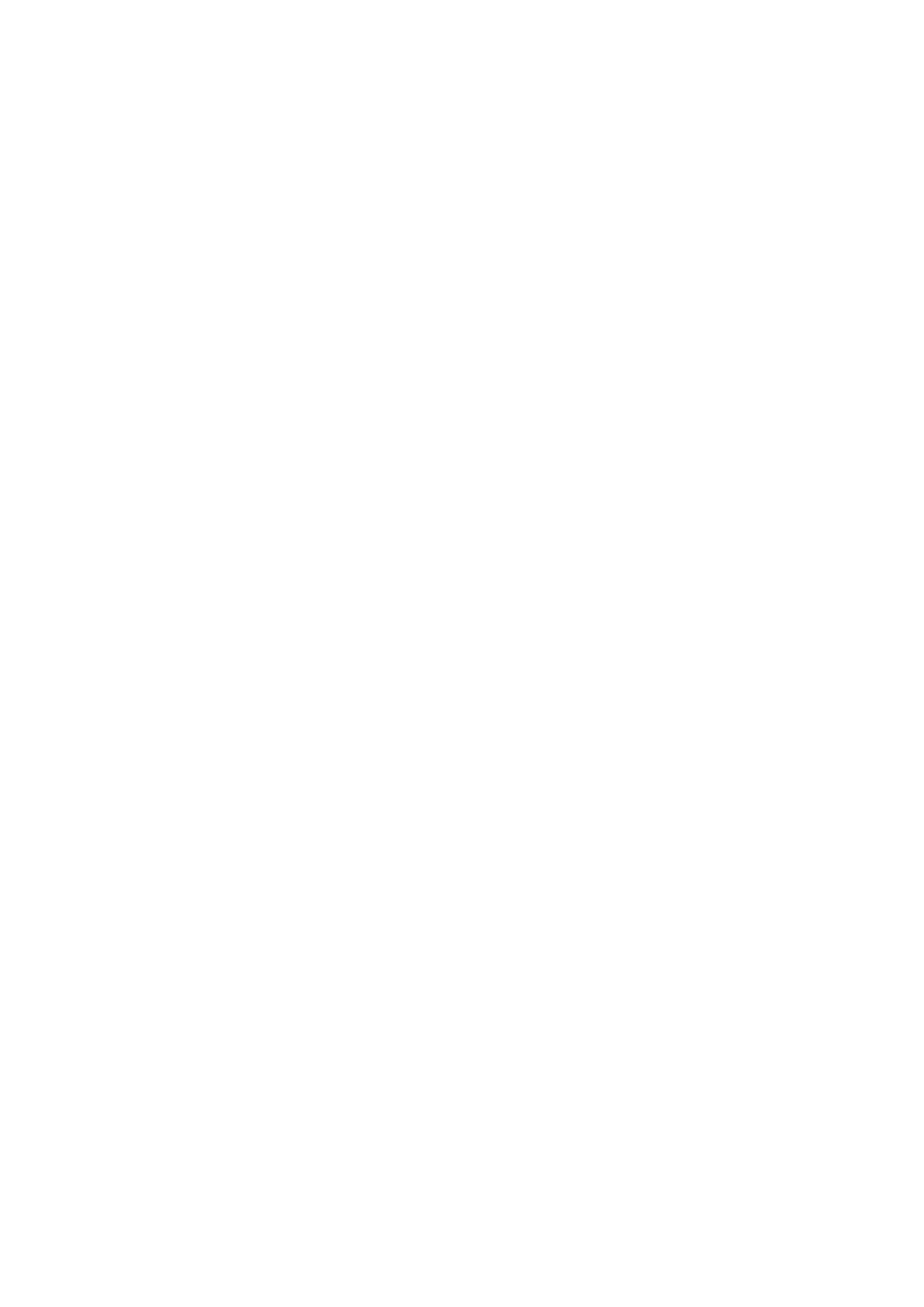

New South Wales

# **Criminal Procedure Amendment (Court Costs Levy) Bill 2013**

No , 2013

### **A Bill for**

An Act to amend the *Criminal Procedure Act 1986* to impose a court costs levy on persons convicted of offences in certain summary proceedings; and for other purposes.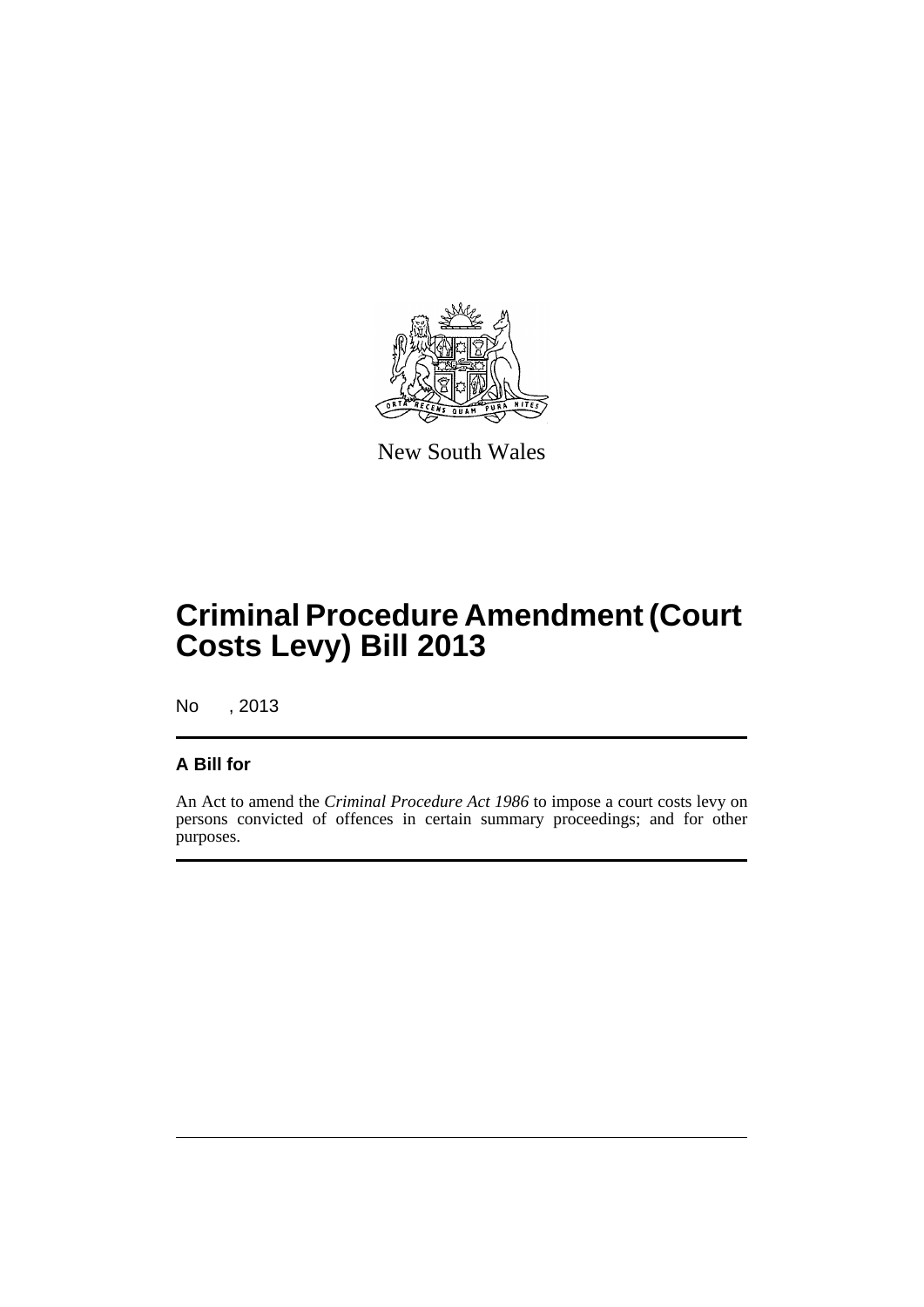<span id="page-7-1"></span><span id="page-7-0"></span>

|   | The Legislature of New South Wales enacts:                                          |        |
|---|-------------------------------------------------------------------------------------|--------|
| 1 | Name of Act                                                                         |        |
|   | This Act is the <i>Criminal Procedure Amendment (Court Costs Levy)</i><br>Act 2013. | 3<br>4 |
|   | <b>Commencement</b>                                                                 | 5      |
|   | This Act commences on a day or days to be appointed by proclamation.                | 6      |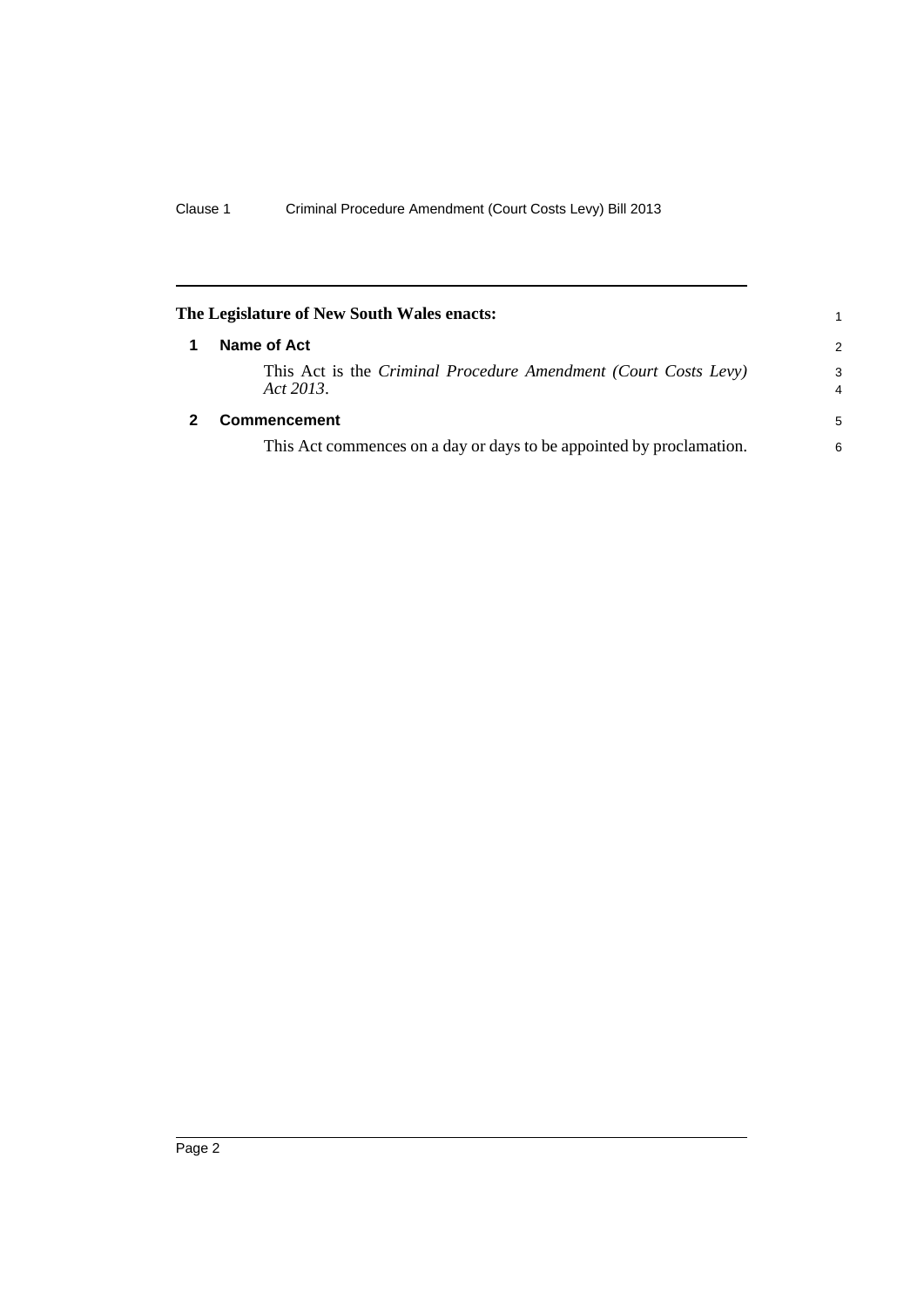Amendment of Criminal Procedure Act 1986 No 209 Schedule 1

1  $\overline{2}$ 

 $\overline{a}$ 4

#### <span id="page-8-0"></span>**Schedule 1 Amendment of Criminal Procedure Act 1986 No 209 [1] Section 211A** Insert after section 211: **211A Imposition of court costs levy**  (1) An accused person who is convicted of an offence in summary proceedings before a court is, by virtue of the conviction, liable to pay a *court costs levy* that is of the amount prescribed by the regulations. (2) However, a court costs levy is not payable in relation to any of the following: (a) a conviction resulting in the imposition of a sentence of imprisonment (unless the execution of the sentence is suspended by the court), (b) an order under section 10 (1) (a) of the *Crimes (Sentencing Procedure) Act 1999* in relation to an offence that is not punishable by imprisonment, (c) a finding of guilt in relation to a traffic offence (within the meaning of section 210 of this Act) by the Local Court when dealing with the accused person under Division 4 of Part 3 of the *Children (Criminal Proceedings) Act 1987*, (d) a conviction in proceedings before the Drug Court, (e) a conviction that the regulations exempt from liability to pay the levy. (3) A convicted person who is under the age of 18 years is not liable to pay the court costs levy if the court directs that the person is exempt from liability to pay the levy in respect of the conviction. Such a direction may be made when the court convicts the person, or at any time afterwards. (4) The court costs levy is in addition to, and does not form part of, any pecuniary penalty imposed in respect of the offence. (5) The court costs levy is to be paid to the registrar of the court. The registrar is to pay the levy to the prosecutor if court costs have been paid by the prosecutor in respect of the proceedings. (6) The commencement of any proceedings by way of appeal against, or review of, a conviction in respect of which the court 10 11 12 13 14 15 16 17 18 19 20 21 22 23 24 25 26 27 28 29 30 31 32 33 34 35 36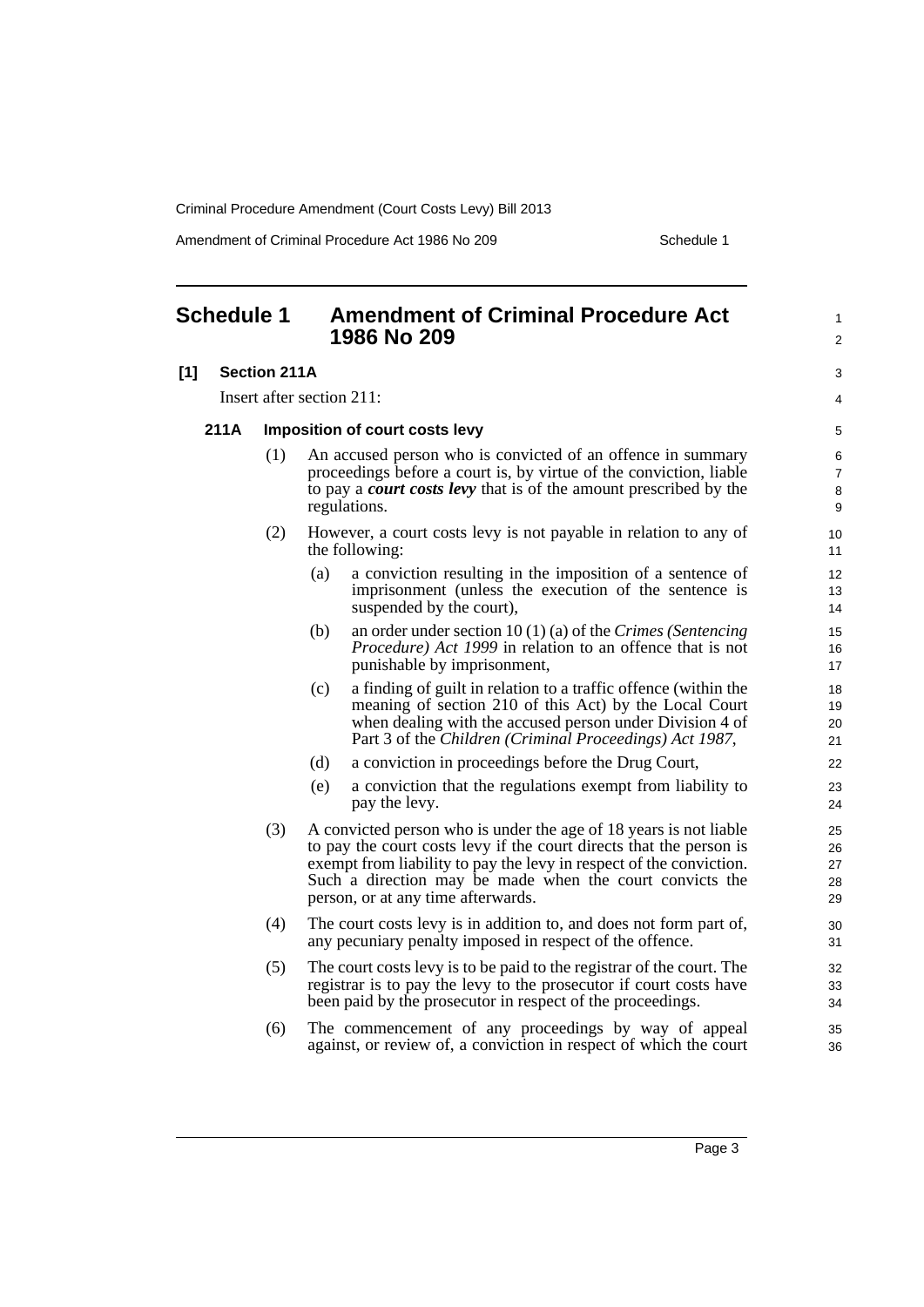costs levy has been imposed on a person stays the liability of the person to pay the levy. In such a case:

27 28

29

35 36

- (a) the setting aside of any such conviction annuls that liability, and
- (b) the dismissal of any such proceedings removes the stay of liability.
- (7) To avoid doubt, this section extends to:
	- (a) proceedings conducted in the absence of the accused person, and
	- (b) proceedings in which a person who was under the age of 18 years when an offence was allegedly committed pleads guilty to, or is found guilty of, an offence in proceedings before a court, but not if the person is dealt with under Division 4 of Part 3 of the *Children (Criminal Proceedings) Act 1987*.
- (8) In this section, a reference to a person being convicted includes a reference to an order being made in relation to the person under section 10 of the *Crimes (Sentencing Procedure) Act 1999*.

**Note 1.** This section does not apply in respect of criminal proceedings before the Children's Court (see section 27 (2A) of the *Children (Criminal Proceedings) Act 1987*). Section 42A of that Act provides for the Children's Court to make orders regarding court costs at its discretion.

**Note 2.** Section 4 of the *Fines Act 1996* provides that a court costs levy payable under this section is, for the purposes of that Act, taken to be a fine imposed by the court that convicted the person or found the person guilty.

### **[2] Section 215 When professional costs may be awarded to prosecutor** Omit section 215 (1) (b) and (2). **[3] Section 215 (4)**

Insert "under Division 4 of Part 3 of the *Children (Criminal Proceedings) Act 1987* or" after "made". **[4] Section 215 (4)** Omit "that section". Insert instead "the relevant section". **[5] Schedule 2 Savings, transitional and other provisions** 30 31 32 33  $34$ 

Insert at the end of clause 1 (1):

*Criminal Procedure Amendment (Court Costs Levy) Act 2013*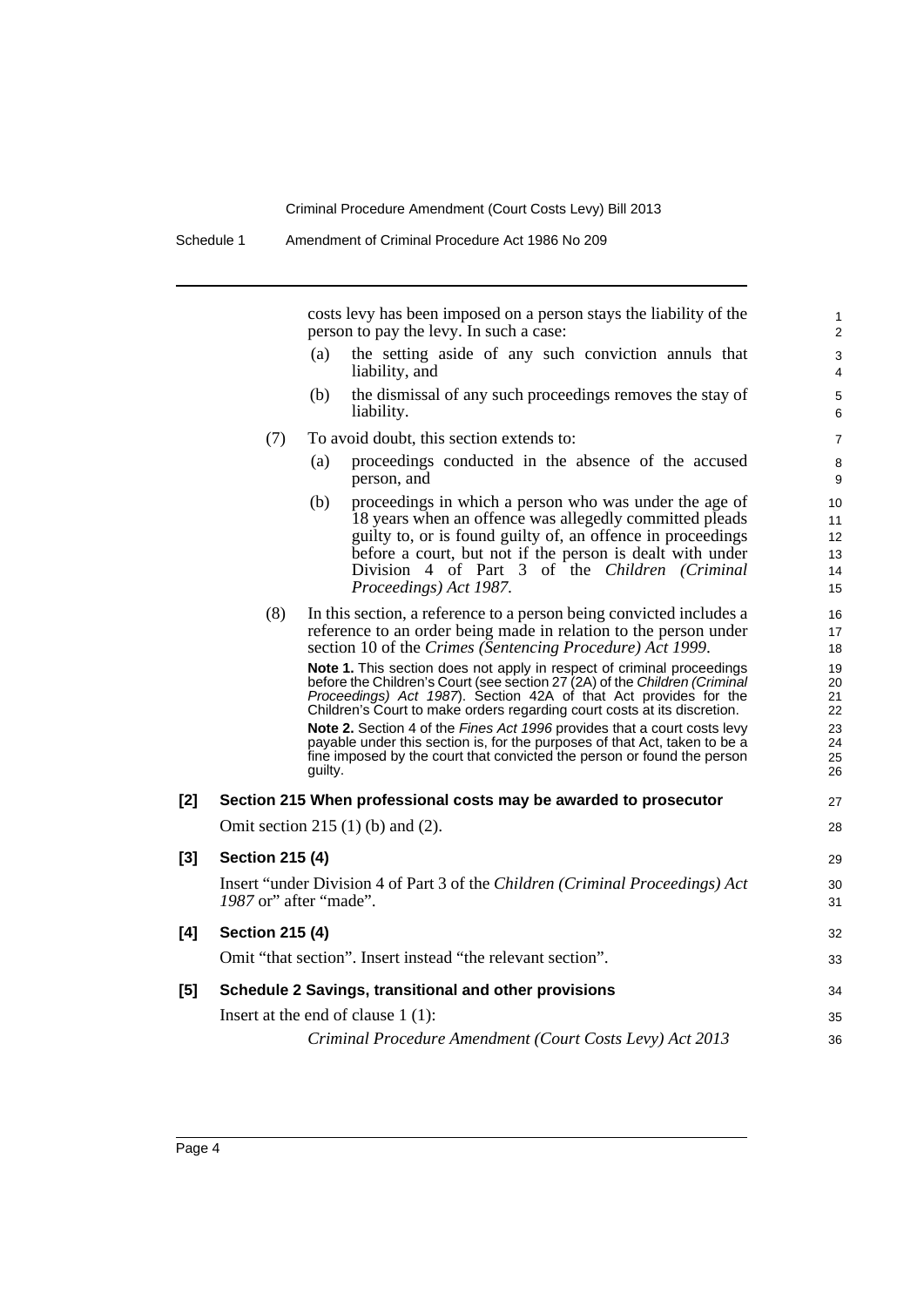Amendment of Criminal Procedure Act 1986 No 209 Schedule 1

#### **[6] Schedule 2** Insert at the end of the Schedule with appropriate Part and clause numbers: **Part Provisions consequent on enactment of Criminal Procedure Amendment (Court Costs Levy) Act 2013 Court costs levy applies to convictions in commenced proceedings** The amendments made by the *Criminal Procedure Amendment (Court Costs Levy) Act 2013* extend to proceedings commenced but not finally determined immediately before the commencement of the amendments. **Review of amendments** (1) The Minister is to ensure that the operation of the amendments made by the *Criminal Procedure Amendment (Court Costs Levy) Act 2013* are reviewed to determine whether the policy objectives of those amendments remain valid and whether the relevant terms of this Act remain appropriate for securing those objectives. (2) The review is to be undertaken as soon as possible after the period of 12 months from the date of commencement of section 211A. 1 2 3 4 5 6 7  $\Omega$ 9 10 11 12 13  $14$ 15 16 17 18 19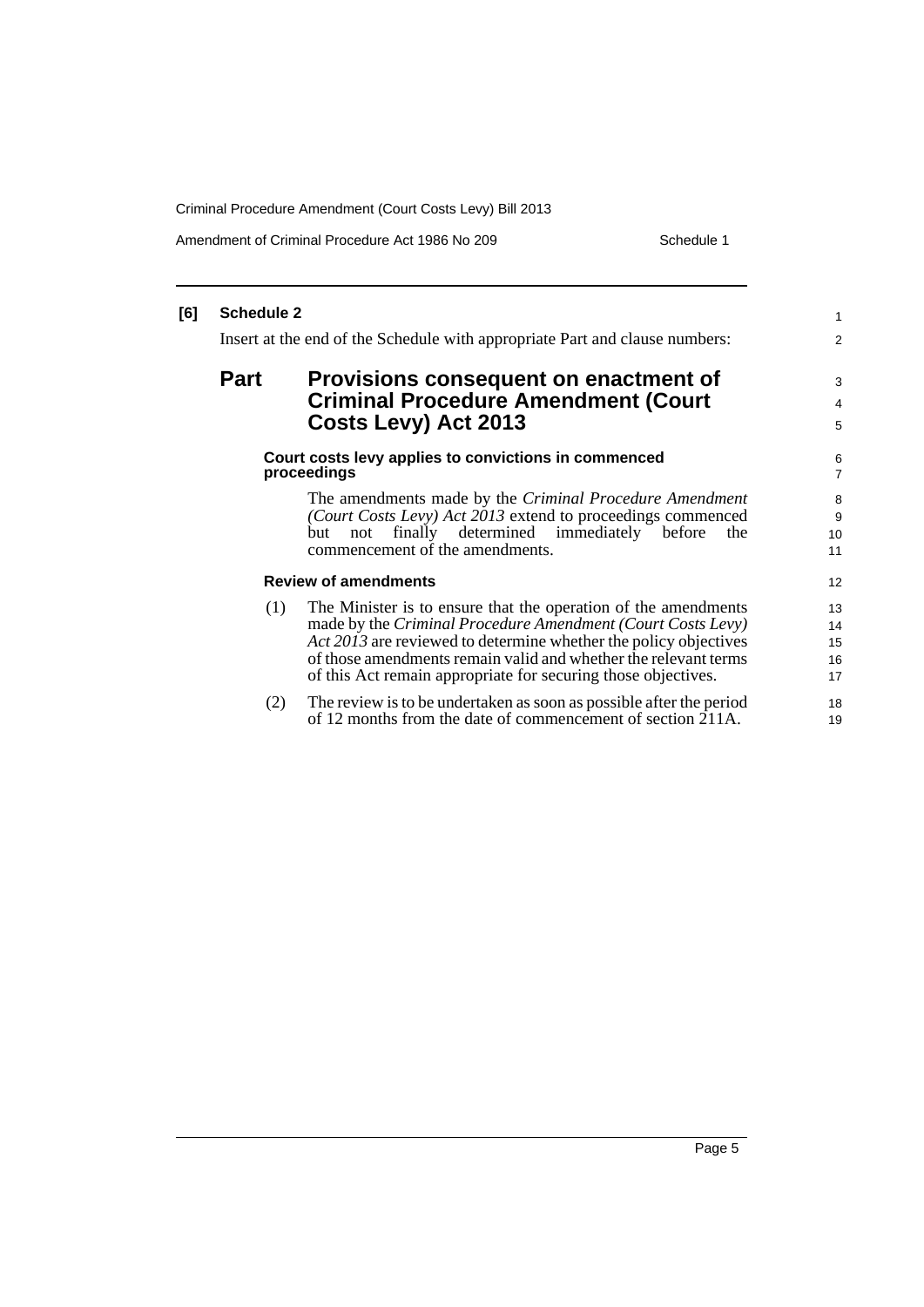## <span id="page-11-0"></span>**Schedule 2 Consequential amendment of other Acts**

1

| 2.1   |                          |                    | <b>Children (Criminal Proceedings) Act 1987 No 55</b>                                                                                                                                                                                                                                                         | $\overline{2}$              |
|-------|--------------------------|--------------------|---------------------------------------------------------------------------------------------------------------------------------------------------------------------------------------------------------------------------------------------------------------------------------------------------------------|-----------------------------|
| $[1]$ |                          |                    | Section 27 Application of Criminal Procedure Act 1986 and other Acts                                                                                                                                                                                                                                          | 3                           |
|       |                          |                    | Insert after section $27(2)$ :                                                                                                                                                                                                                                                                                | 4                           |
|       |                          | (2A)               | Despite subsection (2), section 211A of the Criminal Procedure<br>Act 1986 does not apply in respect of criminal proceedings before<br>the Children's Court.                                                                                                                                                  | 5<br>6<br>$\overline{7}$    |
| $[2]$ |                          | <b>Section 42A</b> |                                                                                                                                                                                                                                                                                                               | 8                           |
|       | Insert after section 42: |                    |                                                                                                                                                                                                                                                                                                               | 9                           |
|       | 42A                      |                    | Children's Court may make orders regarding court costs                                                                                                                                                                                                                                                        | 10                          |
|       |                          | (1)                | The Children's Court may, at the end of summary proceedings in<br>which a person is found guilty of an offence, order that the person<br>pay court costs.                                                                                                                                                     | 11<br>12 <sup>2</sup><br>13 |
|       |                          | (2)                | Court costs ordered to be paid under this section are in addition<br>to, and do not form part of, any pecuniary penalty imposed in<br>respect of the offence.                                                                                                                                                 | 14<br>15<br>16              |
|       |                          | (3)                | The court costs are to be paid to the registrar of the court. The<br>registrar is to pay the costs to the prosecutor if court costs have<br>been paid by the prosecutor in respect of the proceedings.                                                                                                        | 17<br>18<br>19              |
|       |                          | (4)                | The amount of court costs ordered to be paid under this section<br>cannot exceed the amount of the court costs levy that would be<br>payable under section 211A of the Criminal Procedure Act 1986<br>if that section applied to the offence.                                                                 | 20<br>21<br>22<br>23        |
|       |                          | (5)                | An order for the payment of court costs by a person may be<br>included in any order made under section 33 in relation to the<br>person.                                                                                                                                                                       | 24<br>25<br>26              |
|       |                          | (6)                | This section applies to all summary proceedings before the<br>Children's Court, including proceedings conducted in the<br>absence of the accused person.                                                                                                                                                      | 27<br>28<br>29              |
|       |                          | (7)                | This section applies to summary proceedings before the Local<br>Court relating to a traffic offence in which a person is dealt with<br>under Division 4 (by virtue of section 210 of the Criminal<br><i>Procedure Act 1986</i> ) in the same way as it applies to proceedings<br>before the Children's Court. | 30<br>31<br>32<br>33<br>34  |
|       |                          |                    |                                                                                                                                                                                                                                                                                                               |                             |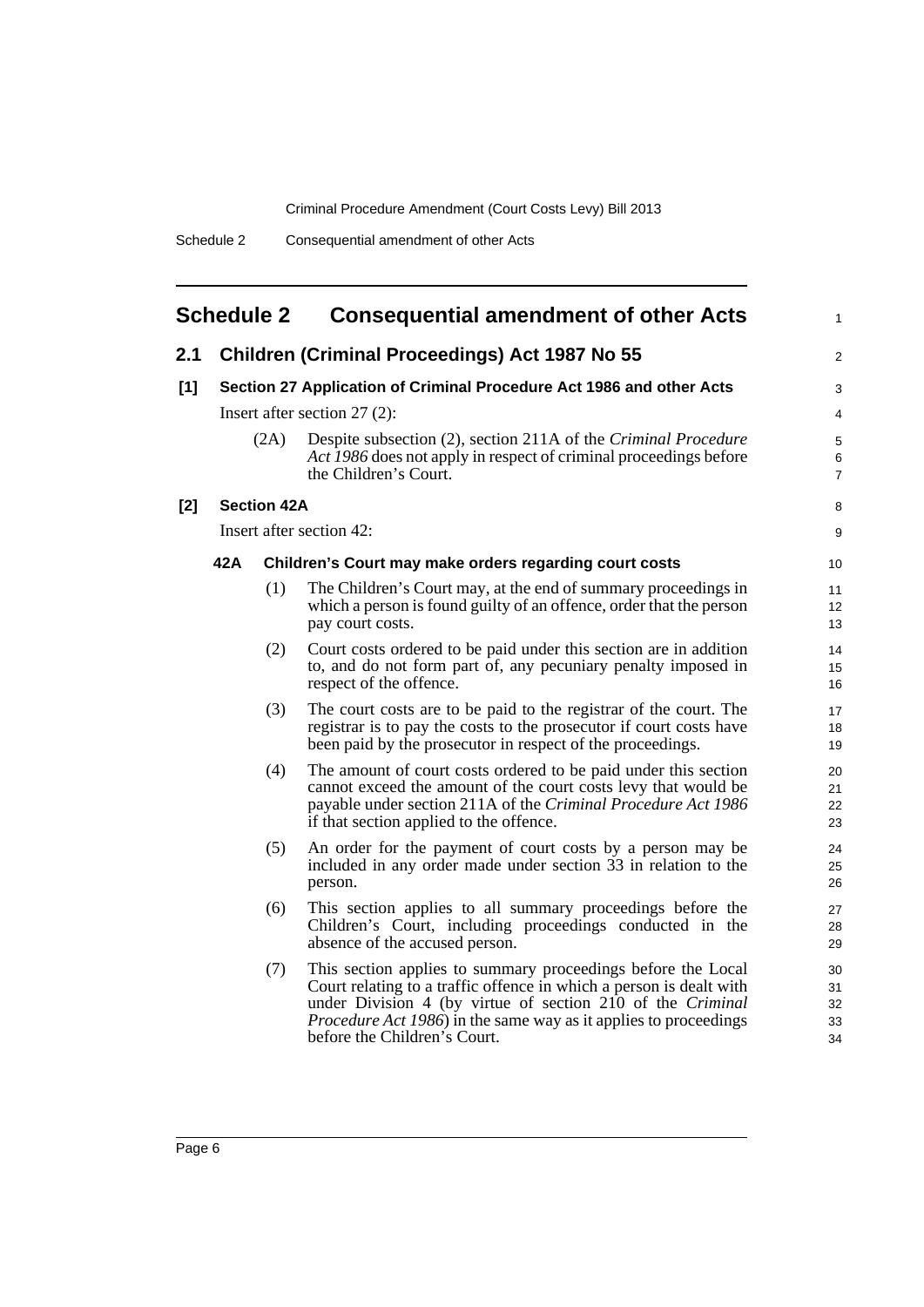Consequential amendment of other Acts Schedule 2

|       | (8)                                  | This section does not apply to a finding of guilt that the<br>regulations exempt from the operation of this section.                               | 1<br>$\overline{c}$ |
|-------|--------------------------------------|----------------------------------------------------------------------------------------------------------------------------------------------------|---------------------|
|       | (9)                                  | An order made by a court under this section for the payment of<br>costs is taken to be a fine within the meaning of the Fines Act<br>1996.         | 3<br>4<br>5         |
| $[3]$ |                                      | <b>Schedule 2 Savings and transitional provisions</b>                                                                                              | 6                   |
|       |                                      | Omit clause 1 (1). Insert instead:                                                                                                                 | 7                   |
|       | (1)                                  | The regulations may contain provisions of a savings or<br>transitional nature consequent on the enactment of any Act that<br>amends this Act.      | 8<br>9<br>10        |
| [4]   | Schedule 2, Part 18                  |                                                                                                                                                    | 11                  |
|       | Insert after Part 17:                |                                                                                                                                                    | 12                  |
|       |                                      | <b>Part 18 Criminal Procedure Amendment (Court</b><br>Costs Levy) Act 2013                                                                         | 13<br>14            |
|       | 31                                   | <b>Application of amendments</b>                                                                                                                   | 15                  |
|       |                                      | Sections 27 (2A) and 42A extend to proceedings commenced but<br>not finally determined immediately before the commencement of<br>those provisions. | 16<br>17<br>18      |
| 2.2   |                                      | <b>Fines Act 1996 No 99</b>                                                                                                                        | 19                  |
| [1]   |                                      | Section 4 Meaning of "fine"                                                                                                                        | 20                  |
|       |                                      | Insert after section $4(1)(d)$ :                                                                                                                   | 21                  |
|       |                                      | (d1)<br>any court costs levy payable under section 211A of the<br>Criminal Procedure Act 1986 in proceedings for an<br>offence, or                 | 22<br>23<br>24      |
| $[2]$ | Section 4 (2A)                       |                                                                                                                                                    |                     |
|       | Omit the subsection. Insert instead: |                                                                                                                                                    |                     |
|       | (2A)                                 | For the purposes of this Act:                                                                                                                      | 27                  |
|       |                                      | a compensation levy is taken to be a fine imposed by the<br>(a)<br>court by which the person liable to pay the levy was<br>convicted, and          | 28<br>29<br>30      |
|       |                                      |                                                                                                                                                    |                     |